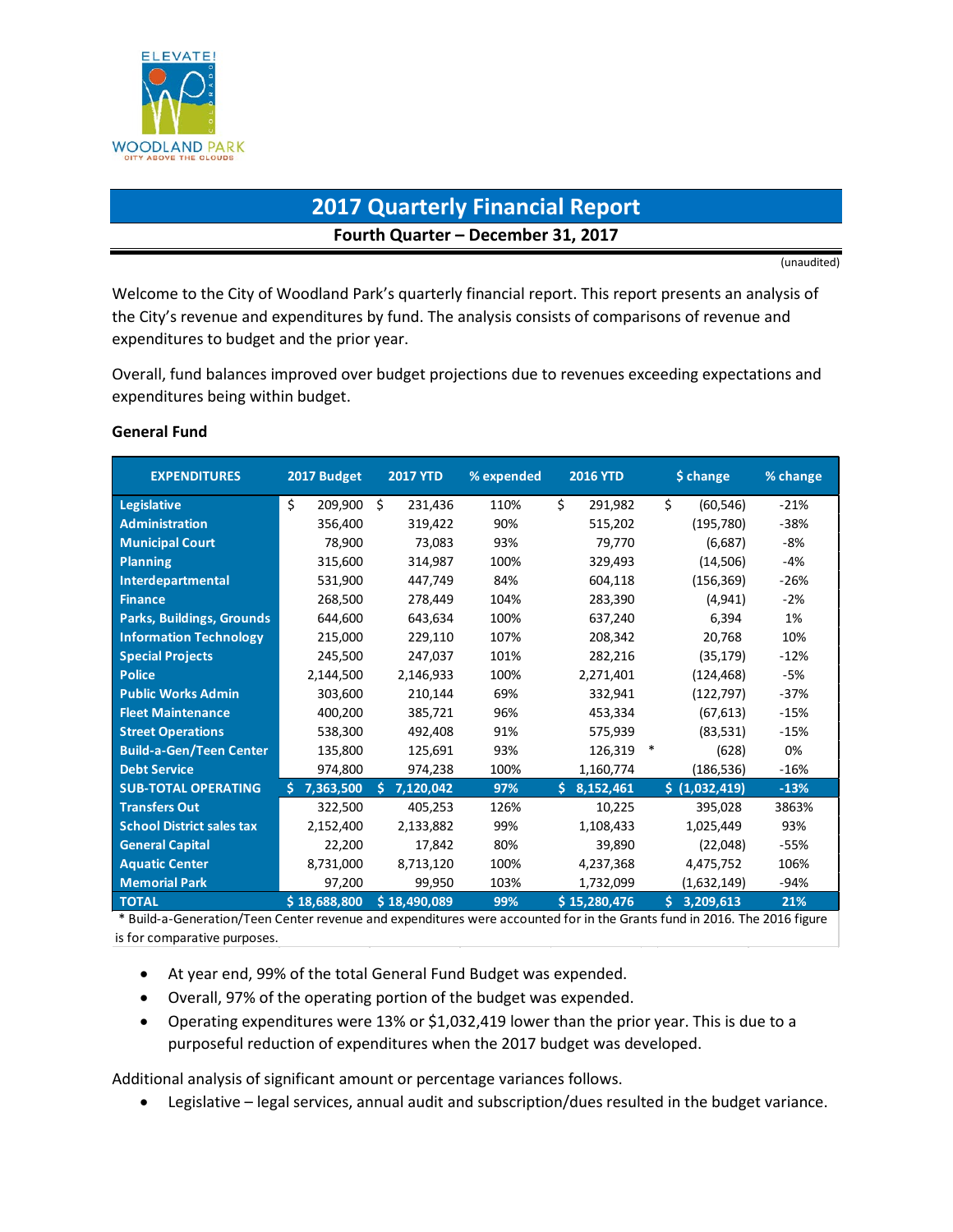- Finance health insurance coverage at enrollment differed from what was projected in the budget resulted in the majority of the budget variance.
- Information Technology customer support hours significantly exceeded the contract services base amount (35 hours/month) resulted in the budget variance.
- Public Works Admin Director position was vacant during part of year and reduced use of contract services resulted in the budget variance.
- Transfers Out An additional transfer of \$85,003 to the new Culture and Recreation Fund to cover the inventory GL balance that was also moved from the General Fund.

| <b>REVENUE</b>                      | 2017 Budget          | <b>2017 YTD</b> | %<br>received | <b>2016 YTD</b> | \$ change    | % change |
|-------------------------------------|----------------------|-----------------|---------------|-----------------|--------------|----------|
| <b>Taxes</b>                        |                      |                 |               |                 |              |          |
| property tax                        | \$<br>$1,672,200$ \$ | 1,682,785       | 101%          | \$<br>1,664,468 | \$<br>18,317 | 1%       |
| specific ownership tax              | 172,400              | 221,514         | 128%          | 171,958         | 49,556       | 29%      |
| sales tax - 2%                      | 3,720,600            | 3,776,251       | 101%          | 3,639,894       | 136,357      | 4%       |
| sales tax - school district - 1.09% | 2,152,400            | 2,133,882       | 99%           | 1,108,433       | 1,025,449    | 93%      |
| lodging tax                         | 149,700              | 158,664         | 106%          | 147,997         | 10,667       | 7%       |
| vehicle use tax                     | 180,300              | 183,391         | 102%          | 185,474         | (2,083)      | $-1%$    |
| construction use tax                | 65,000               | 87,560          | 135%          | 60,212          | 27,348       | 45%      |
| franchise/occupation tax            | 306,100              | 286,534         | 94%           | 284,862         | 1,672        | 1%       |
| <b>Total Taxes</b>                  | 8,418,700            | 8,530,581       | 101%          | 7,263,298       | 1,267,283    | 17%      |
| <b>Licenses and Permits</b>         |                      |                 |               |                 |              |          |
| <b>business licenses</b>            | 100,000              | 98,865          | 99%           | 95,255          | 3,610        | 4%       |
| other licenses/permits              | 6,500                | 3,956           | 61%           | 5,283           | (1, 327)     | $-25%$   |
| <b>Total Licenses and Permits</b>   | 106,500              | 102,821         | 97%           | 100,538         | 2,283        | 2%       |
| Intergovernmental                   |                      |                 |               |                 |              |          |
| highway user tax                    | 301,200              | 295,385         | 98%           | 290,948         | 4,437        | 2%       |
| <b>E911 PSAP funding</b>            | 170,000              |                 | 0%            | 150,533         | (150, 533)   | $-100%$  |
| road and bridge                     | 28,000               | 21,097          | 75%           | 27,136          | (6,039)      | $-22%$   |
| conservation trust                  | 82,600               | 74,314          | 90%           | 90,235          | (15, 921)    | $-18%$   |
| motor vehicle registration          | 33,600               | 34,190          | 102%          | 33,920          | 270          | 1%       |
| cigarette tax                       | 15,500               | 16,436          | 106%          | 16,369          | 67           | 0%       |
| severance tax                       | 100,600              | 77,542          | 77%           | 68,646          | 8,896        | 13%      |
| drug prevention SRO                 | 55,000               | 61,953          | 113%          | 8,355           | 53,598       | 642%     |
| other intergovermental              | 10,400               | 8,956           | 86%           | 472,154         | (463, 198)   | $-98%$   |
| <b>Total Intergovernmental</b>      | 796,900              | 589,873         | 74%           | 1,158,296       | (568, 423)   | -49%     |
| <b>Charges for Services</b>         |                      |                 |               |                 |              |          |
| court fees                          | 10,600               | 7,170           | 68%           | 10,458          | (3,288)      | $-31%$   |
| police fees                         | 83,100               | 97,384          | 117%          | 74,720          | 22,664       | 30%      |
| planning fees                       | 27,700               | 94,898          | 343%          | 81,210          | 13,688       | 17%      |
| building fees                       | 15,200               | 14,657          | 96%           | 15,490          | (833)        | $-5%$    |
| public works fees                   | 5,000                | 26,267          | 525%          | 5,018           | 21,249       | 423%     |
| build-a-generation/teen center      | 9,900                | 7,104           | 72%           | $6,007$ *       | 1,097        | 18%      |
| cemetery fees                       | 10,000               | 14,358          | 144%          | 12,548          | 1,810        | 14%      |
| <b>Total Charges for Services</b>   | 161,500              | 261,838         | 162%          | 205,451         | 56,387       | 27%      |
| <b>Fines and Forfeitures</b>        | 32,000               | 22,385          | 70%           | 31,065          | (8,680)      | $-28%$   |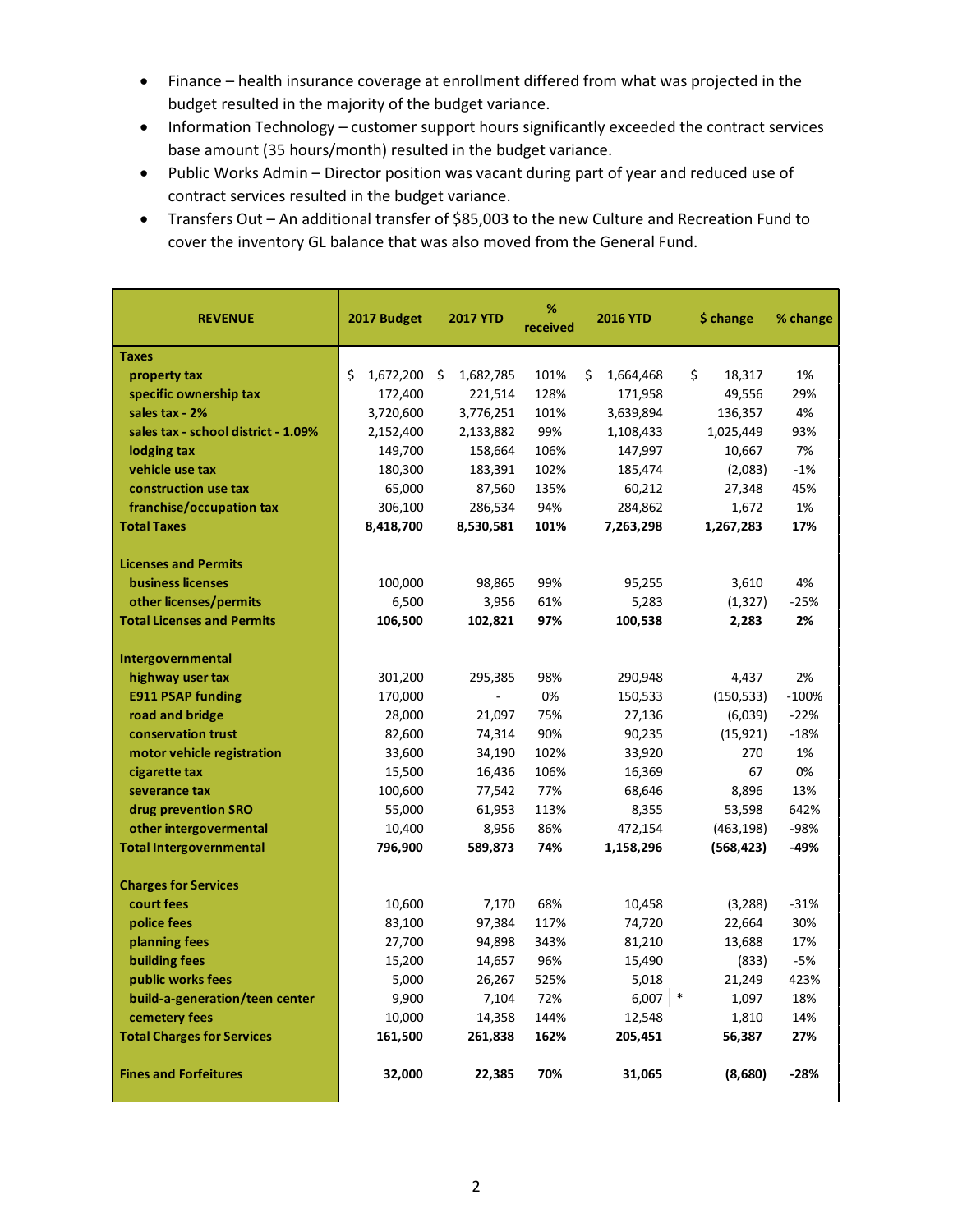| l Other                        |              |              |      |              |                |         |
|--------------------------------|--------------|--------------|------|--------------|----------------|---------|
| investment earnings            | 12,700       | 14.897       | 117% | 29.205       | (14, 308)      | -49%    |
| grants/contributions/donations | 157,600      | 319.156      | 203% | 332,333      | (13, 177)      | $-4%$   |
| <b>DDA</b> loan                | 70,000       | -            | 0%   | 36.000       | (36,000)       | $-100%$ |
| vendor fee                     | 124,000      | 130,752      | 105% | 138,124      | (7, 372)       | $-5%$   |
| miscellaneous                  | 58,800       | 75,343       | 128% | 148,072      | (72, 729)      | $-49%$  |
| Total Other                    | 423,100      | 540.148      | 128% | 683,734      | (143, 586)     | $-21%$  |
| <b>Operating Transfers In</b>  | 646.400      | 574.022      | 89%  | 493.838      | 80.184         | 16%     |
|                                |              |              |      |              |                |         |
| <b>Capital Transfers In</b>    | 906.100      | 920.700      | 102% | 1.950.034    | (1,029,334)    | -53%    |
|                                |              |              |      |              |                |         |
| Total                          | \$11.491.200 | \$11,542,368 | 100% | \$11,886,254 | Ś<br>(343.886) | $-3%$   |

 \* Build-a-Generation/Teen Center revenue and expenditures were accounted for in the Grants fund in 2016. The 2016 figure is for comparative purposes.

- Overall, 100% of the budgeted General Fund revenue was received.
- Specific ownership tax The budget variance is likely due to an increase in the number of new vehicles purchased in 2017.
- 1.09% sales tax The large increase over the prior year is because this new sales tax did not go into effect until July 1, 2016. In 2016, voters approved a 1.09% city sales tax to be used for the Woodland Park School District expenses and in return the school district decreased their property tax debt repayment mill levy.
- Total Taxes Excluding the 1.09% sales tax, total taxes increased 4% over 2016.
- E911 PSAP funding The City was notified in February that the E911 Authority Board did not approve this funding for 2017, which the City used to partially offset the dispatchers salaries.
- Conservation Trust the decrease is likely due to less lottery tickets sold.
- Other Intergovernmental 2016 included two large grants for memorial park improvements.
- Planning Fees regional park fees (\$28,752) and parks capital fees (\$38,588) significantly exceeded budget expectations (\$0 and \$5,600, respectively).
- Grants/contributions/donations The increase is primarily due to donations for the Aquatic Center project.

At the end of the year, the fund balance in the General Fund is \$2,019,241. Of this, \$572,633 is unrestricted/unassigned or 6% of total operating expenditures. This ahead of the \$250,372 or 3.2% amount budgeted for 2017. The policy amount is 10%.

| <b>General Fund Summary</b>                                                                                                 | budget                                                 | <b>2017 YTD</b>                                          | % received/<br>expended | <b>2016 YTD</b>            | \$ change                    | % change     |
|-----------------------------------------------------------------------------------------------------------------------------|--------------------------------------------------------|----------------------------------------------------------|-------------------------|----------------------------|------------------------------|--------------|
| beginning fund balance<br>revenue<br>expenditures<br>ending fund balance                                                    | \$8,966,962<br>11.491.200<br>18,688,800<br>\$1,769,362 | 8,966,962<br>S.<br>11,542,368<br>18,490,089<br>2,019,241 | 100%<br>99%             | \$11,886,254<br>15,674,467 | (343,886)<br>S.<br>2,815,622 | $-3%$<br>18% |
| Ifund balance designations<br>nonspendable<br>restricted for emergencies<br>unrestricted, unassigned<br>ending fund balance | \$1,208,933<br>306,400<br>254,029<br>1,769,362         | \$<br>1,135,308<br>311.300<br>572,633<br>2,019,241       |                         |                            |                              |              |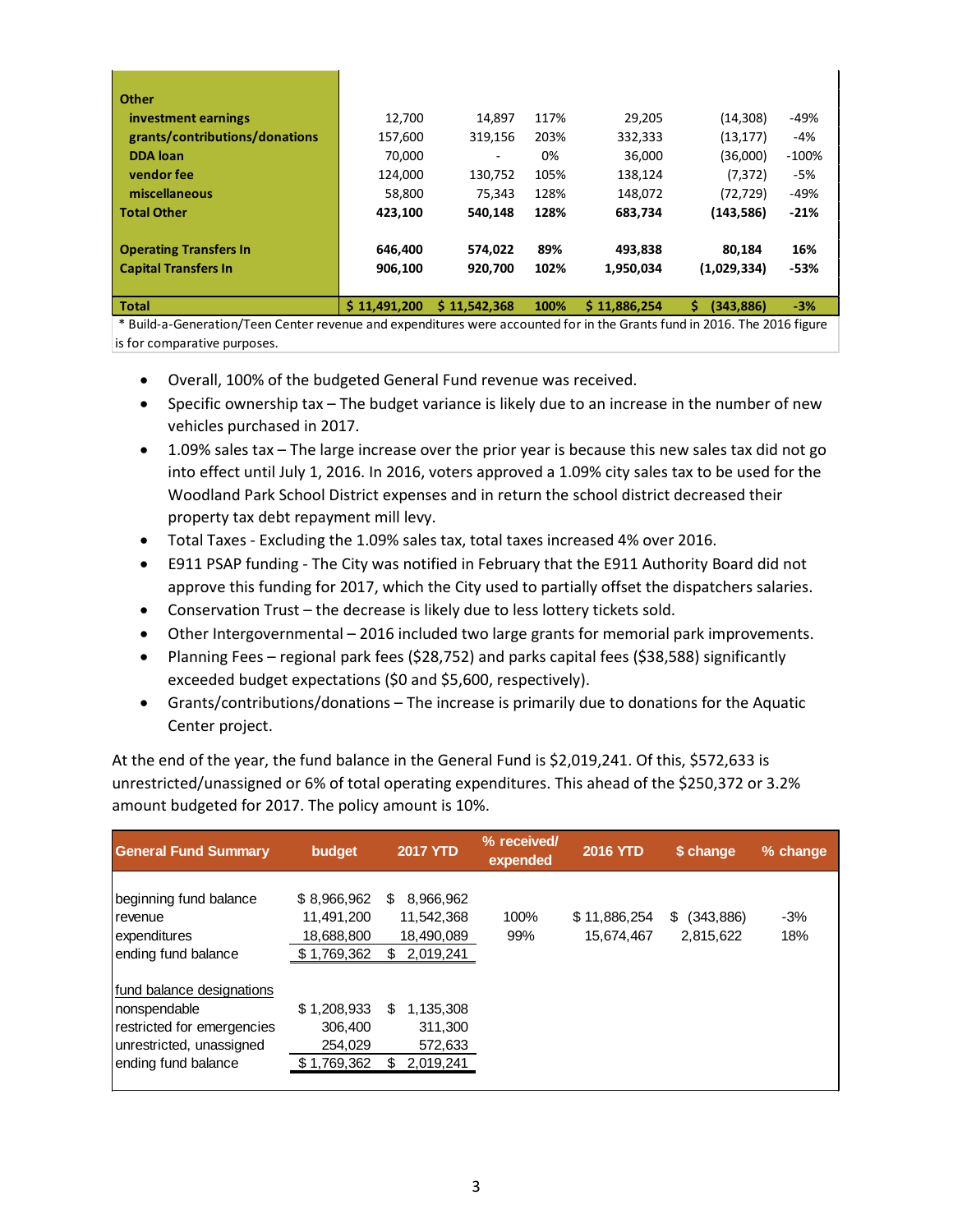## **Culture and Recreation Fund**

| <b>CULTURE AND RECREATION FUND</b>                       | 2017 Budget              |    | <b>2017 YTD</b>    | % received/<br>expended | 2016 YTD*                |    | \$ change            | % change   |
|----------------------------------------------------------|--------------------------|----|--------------------|-------------------------|--------------------------|----|----------------------|------------|
| <b>Revenue</b><br><b>Parks and Recreation</b>            | \$<br>95,200             | -Ś | 94,222             | 99%                     | \$<br>110,193            | -S | (15, 971)            | $-14%$     |
| <b>Cultural Center</b><br><b>Woodland Aquatic Center</b> | 25,000<br>198,800        |    | 29,605<br>140,470  | 118%<br>71%             | 41,477                   |    | (11, 872)<br>140,470 | $-29%$     |
| <b>Transfer In</b><br>Total Revenue                      | \$<br>312,000<br>631,000 | S  | 397,303<br>661,600 | 127%<br>105%            | \$<br>242,321<br>393,991 | Ŝ. | 154,982<br>267,609   | 64%<br>68% |
|                                                          |                          |    |                    |                         |                          |    |                      |            |
| <b>Expenditures</b>                                      |                          |    |                    |                         |                          |    |                      |            |
| <b>Parks and Recreation</b>                              | \$<br>296,900            |    | 289,576            | 98%                     | 286,210 \$               |    | 3,366                | 1%         |
| <b>Cultural Center</b>                                   | 118,000                  |    | 109,118            | 92%                     | 107,781                  |    | 1,337                | 1%         |
| <b>Woodland Aquatic Center</b>                           | 206,300                  |    | 169,857            | 82%                     |                          |    | 169,857              |            |
| <b>Total Expenditures</b>                                | \$<br>621,200            | S  | 568,551            | 92%                     | 393,991                  | S  | 174,560              | 44%        |
|                                                          |                          |    |                    |                         |                          |    |                      |            |

 \* Revenue and expenditures were accounted for in the General Fund in 2016. The 2016 figures are for comparative purposes. The 2106 "Transfer In" represents the amount the General Fund invested in PR/C not an actual transfer.

- This is a new fund created in 2017 to account for Parks, Recreation and Cultural activities. Parks, Recreation and Cultural Center were accounted for in the General Fund prior to 2017.
- Parks and Recreation budget was 98% expended. Revenue coverage was 33% and a \$195,354 transfer in from the General Fund covered the balance.
- Cultural Center budget was 92% expended. Revenue coverage was 27% and a \$79,513 transfer in from the General Fund covered the balance.
- Woodland Aquatic Center budget was 82% expended. Revenue coverage was 83% and a \$29,387 transfer in from the General Fund covered the balance.
	- o Revenues were 71% received or \$58,330 less than the budget projection.
	- o Actual expenditures were \$36,443 less than the budget.
	- o Transfers In An additional transfer of \$85,003 to the new Culture and Recreation Fund to cover the inventory GL balance that was also moved from the General Fund.

| <b>Culture and Recreation</b><br><b>Fund Summary</b>       | budget             | <b>2017 YTD</b> |                                                | % received/<br>expended |   | <b>2016 YTD</b>    |   | \$ change          | % change   |
|------------------------------------------------------------|--------------------|-----------------|------------------------------------------------|-------------------------|---|--------------------|---|--------------------|------------|
| beginning fund balance<br><b>I</b> revenue<br>expenditures | 631,000<br>621.200 |                 | $\overline{\phantom{0}}$<br>661.600<br>568,551 | 105%<br>92%             | S | 393.991<br>393.991 | S | 267.609<br>174.560 | 68%<br>44% |
| ending fund balance                                        | 9,800              |                 | 93,049                                         |                         |   |                    |   |                    |            |

#### At the end of the year, the fund balance is \$93,049. Of that, \$85,003 is non-spendable inventory.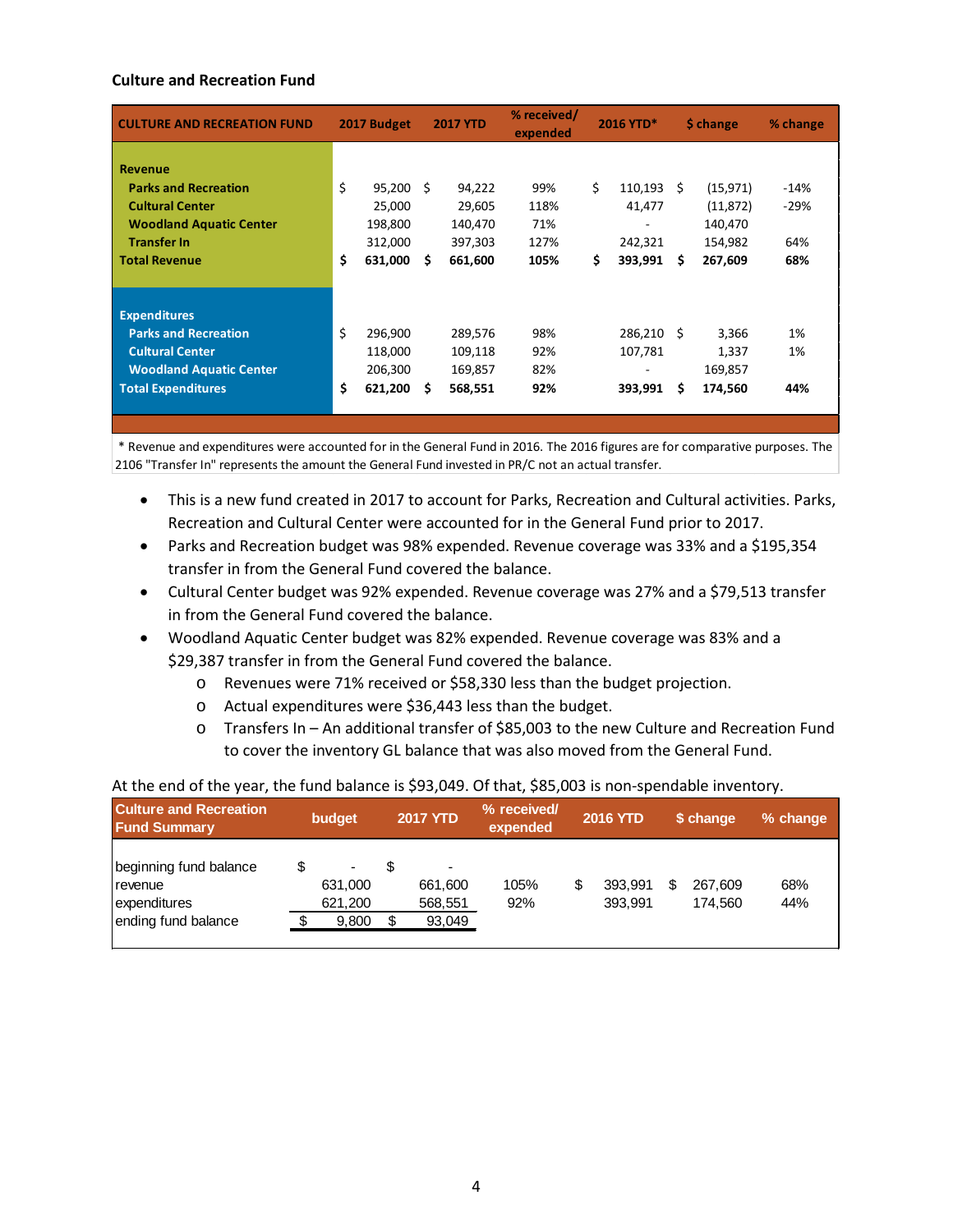## **Street Capital Improvement Fund**

| <b>STREET CAPITAL IMPROVEMENT</b><br><b>FUND</b> | 2017 Budget      | <b>2017 YTD</b> | % received/<br><b>2016 YTD</b><br>expended |                 | \$ change     | % change |
|--------------------------------------------------|------------------|-----------------|--------------------------------------------|-----------------|---------------|----------|
|                                                  |                  |                 |                                            |                 |               |          |
| <b>Revenue</b>                                   |                  |                 |                                            |                 |               |          |
| sales tax - 1%                                   | Ś.<br>1,860,300  | Ś<br>1,888,125  | 101%                                       | 1,825,371<br>Ś. | 62,754<br>S.  | 3%       |
| transportation capital fees                      | 10,400           | 42,555          | 409%                                       | 32,710          | 9,845         | 30%      |
| vendor fee - sales tax                           | 62,000           | 65,376          | 105%                                       | 69,062          | (3,686)       | -5%      |
| other                                            | 3,300            | 18,997          | 576%                                       | 60,712          | (41, 715)     | -69%     |
| <b>Total Revenue</b>                             | \$1,936,000      | \$2,015,053     | 104%                                       | \$1,987,855     | - Ś<br>27,198 | 1%       |
|                                                  |                  |                 |                                            |                 |               |          |
| <b>Expenditures</b>                              |                  |                 |                                            |                 |               |          |
| street paving improvements                       | \$<br>515,000    | 396,537         | 77%                                        | 436,522 \$      | (39, 985)     | $-9%$    |
| street repairs/maintenance                       | 50,000           | 65,408          | 131%                                       | 42,794          | 22,614        | 53%      |
| street restriping                                | 45,000           |                 | 0%                                         | 40,007          | (40,007)      | $-100%$  |
| trail repairs/maintenance                        | 30,000           | 26,981          | 90%                                        | 9,177           | 17,804        | 194%     |
| parking lot repair/maintenance                   | 25,000           |                 | 0%                                         | 25,154          | (25, 154)     | $-100%$  |
| drainage improvements                            | 13,500           | 35,640          | 264%                                       | 1,076,380       | (1,040,740)   | $-97%$   |
| sidewalk improvements                            | 25,000           | 23,832          | 95%                                        | 11,451          | 12,381        | 108%     |
| machinery/equipment                              | 6,000            | 5,500           | 92%                                        | 175,195         | (169, 695)    | $-97%$   |
| operating transfers out                          | 317,900          | 293,922         | 92%                                        | 118,078         | 175,844       | 149%     |
| capital transfers out                            | 906,100          | 920,700         | 102%                                       | 1,437,900       | (517, 200)    | $-36%$   |
| <b>Total Expenditures</b>                        | \$.<br>1,933,500 | \$1,768,520     | 91%                                        | 3,372,658       | \$(1,604,138) | $-48%$   |
|                                                  |                  |                 |                                            |                 |               |          |

- Total revenues exceeded the budgeted amount by \$79,053 primarily due to better than expected development resulting in increased transportation capital fees collected. Other revenue includes an increase in sidewalk improvement fees of \$16,122.
- Expenditures 91% of the budget was expended.

The Street Capital Improvement Fund ending fund balance at year end is \$341,665.

| <b>Street Capital</b><br><b>Improvement Fund</b><br><b>Summary</b>                | budget                                     | <b>2017 YTD</b>                             | % received/<br>expended | <b>2016 YTD</b>          | \$ change                  | % change     |
|-----------------------------------------------------------------------------------|--------------------------------------------|---------------------------------------------|-------------------------|--------------------------|----------------------------|--------------|
| beginning fund balance<br><b>I</b> revenue<br>expenditures<br>ending fund balance | 95.132<br>1,936,000<br>1,933,500<br>97,632 | 95.132<br>2,015,053<br>1,768,520<br>341,665 | 104%<br>91%             | \$1,987,855<br>3,372,658 | S<br>27.198<br>(1,604,138) | 1%<br>$-48%$ |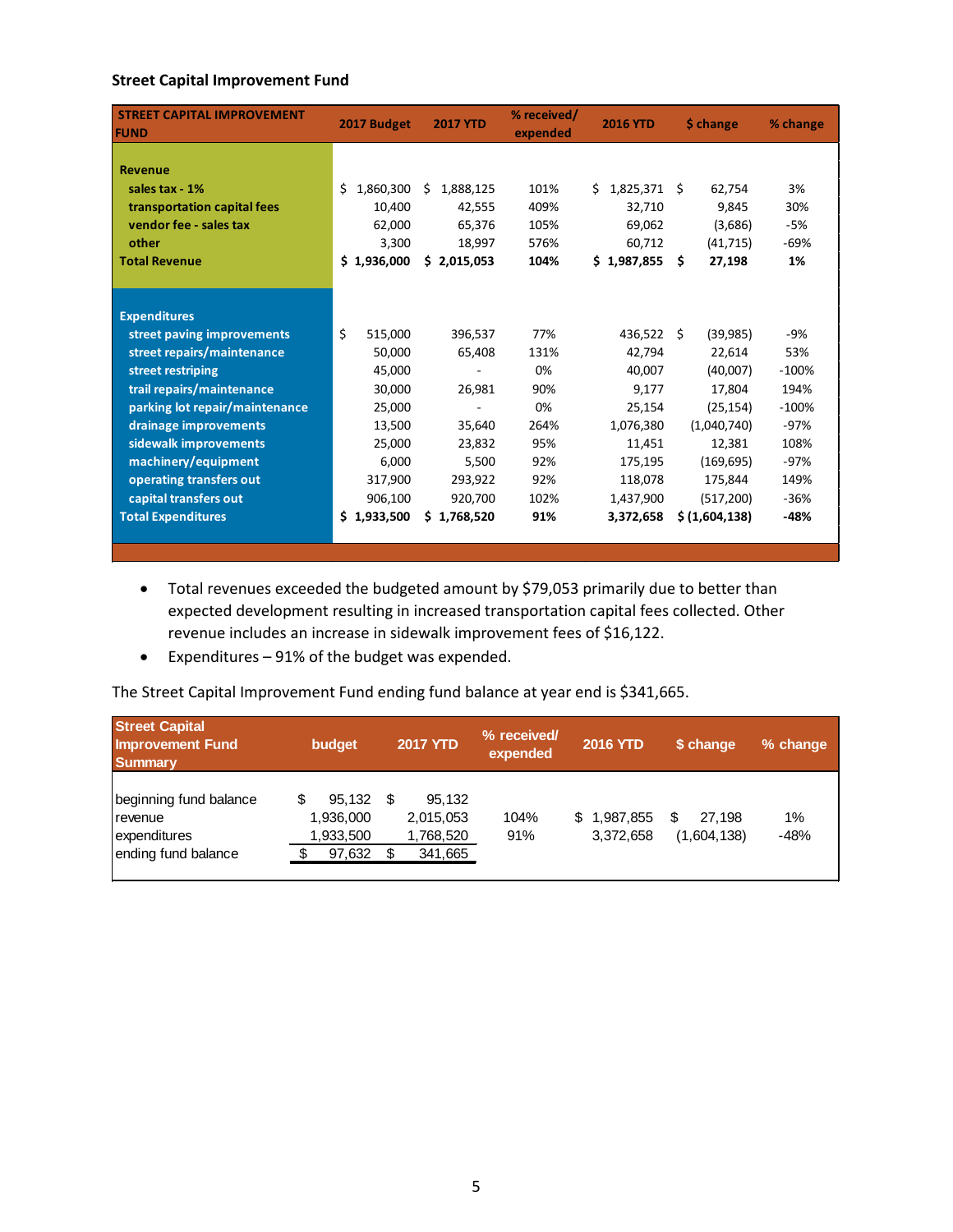#### **Water Utility Fund**

| <b>WATER UTILITY FUND</b>        | 2017 Budget     | <b>2017 YTD</b> | % received/<br>expended | <b>2016 YTD</b> | \$ change       | % change |
|----------------------------------|-----------------|-----------------|-------------------------|-----------------|-----------------|----------|
| <b>Revenue</b>                   |                 |                 |                         |                 |                 |          |
| water operations                 | Ś<br>1,556,400  | \$1,769,081     | 114%                    | \$1,743,210     | Ŝ.<br>25.871    | 1%       |
| water capital                    | 320,000         | 823,206         | 257%                    | 614,557         | 208,649         | 34%      |
| water rights                     | 8,100           | 17,121          | 211%                    | 12,347          | 4,774           | 39%      |
| <b>Total Revenue</b>             | Ś.<br>1.884.500 | \$2,609,408     | 138%                    | \$2,370,114     | 239.294<br>Ŝ.   | 10%      |
|                                  |                 |                 |                         |                 |                 |          |
|                                  |                 |                 |                         |                 |                 |          |
| <b>Expenditures</b>              |                 |                 |                         |                 |                 |          |
| administration                   | \$<br>292.600   | Ŝ.<br>337,069   | 115%                    | \$<br>333,525   | -Ś<br>3,544     | 1%       |
| water treatment operations       | 706,800         | 662,789         | 94%                     | 617,943         | 44,846          | 7%       |
| field services                   | 244,800         | 252,246         | 103%                    | 230,795         | 21,451          | 9%       |
| utility billing/customer service | 56,700          | 57,734          | 102%                    | 58,462          | (728)           | $-1%$    |
| capital outlay                   |                 |                 |                         |                 |                 |          |
| water distribution improvements  | 700,000         | 22,500          | 3%                      | 20,128          | 2,372           | 12%      |
| water system engineering         | 580,000         | 8,490           | 1%                      | 8,301           | 189             | 2%       |
| equipment                        | 46,700          | 8,656           | 19%                     | 49,434          | (40, 778)       | $-82%$   |
| debt service                     | 69,900          | 58,985          | 84%                     | 58,998          | (13)            | 0%       |
| water rights                     | 18,000          | 4,604           | 26%                     | 3,842           | 762             | 20%      |
| capital transfers out            |                 |                 | n/a                     | 287,056         | (287,056)       | $-100%$  |
| <b>Total Expenditures</b>        | \$2,715,500     | \$1,413,073     | 52%                     | \$1,668,484     | (255, 411)<br>S | $-15%$   |
|                                  |                 |                 |                         |                 |                 |          |

- Revenues exceeded the budgeted amount by \$724,908. This is primarily due to the conservative amounts budgeted for operating and capital revenue. Capital revenue increased due to an increase in the number of water taps.
- Operating (excludes capital outlay and debt service) expenditures are 101% or \$8,938 in excess of the budgeted amount. Legal services is the primary reason for this overage.
- Capital expenditures The water distribution improvements painting tanks and Dewell Road water main will be moved to 2018 and the DOVE improvements are placed on hold due to CDPHE. Water system engineering expenditures are on hold due to land negotiations for the reservoir are ongoing and the engineering for the DOVE improvements is on hold.

The Water Utility Fund ending fund balance at year end is \$3,964,020.

| <b>Water Utility Fund</b><br><b>Summary</b>                                    | budget                                               | <b>2017 YTD</b>                                  | % received/<br>expended | <b>2016 YTD</b>        | \$ change                  | % change      |
|--------------------------------------------------------------------------------|------------------------------------------------------|--------------------------------------------------|-------------------------|------------------------|----------------------------|---------------|
| beginning funds available<br>revenue<br>expenditures<br>ending funds available | \$2,767,685<br>1,884,500<br>2,715,500<br>\$1,936,685 | 2,767,685<br>2,609,408<br>1,413,073<br>3,964,020 | 138%<br>52%             | 2,370,114<br>1,668,484 | 239.294<br>S<br>(255, 411) | 10%<br>$-15%$ |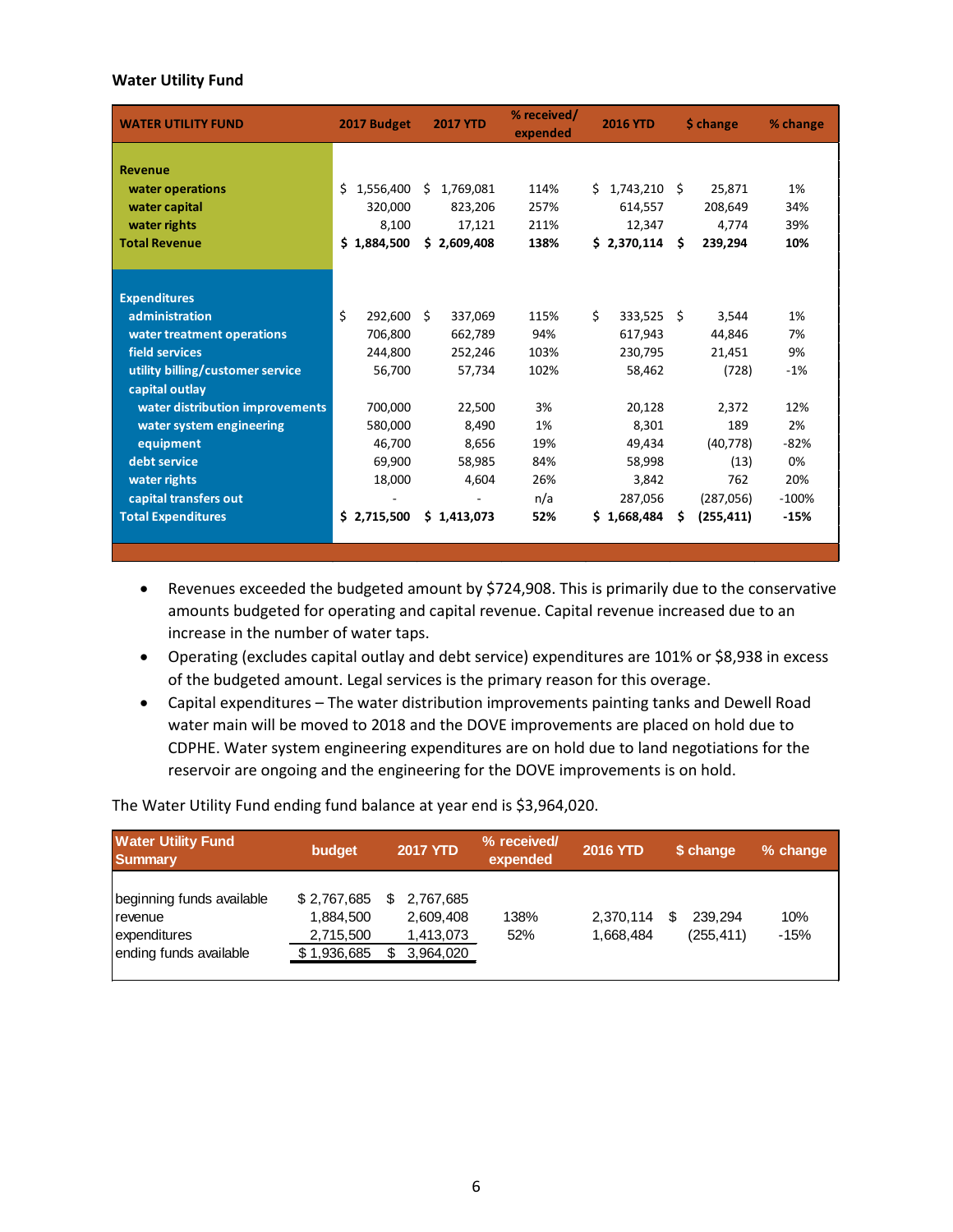## **Wastewater Utility Fund**

| <b>WASTEWATER UTILITY FUND</b>   | 2017 Budget    | <b>2017 YTD</b> | % received/<br>expended | <b>2016 YTD</b> | \$ change       | % change |
|----------------------------------|----------------|-----------------|-------------------------|-----------------|-----------------|----------|
| <b>Revenue</b>                   |                |                 |                         |                 |                 |          |
| wastewater operations            | \$<br>993.400  | 1,139,012<br>S  | 115%                    | Ś.<br>1,131,481 | Ŝ.<br>7,531     | 1%       |
| wastewater capital               | 668,700        | 1,029,753       | 154%                    | 618,057         | 411,696         | 67%      |
| debt and related proceeds        | 8,000,000      |                 | 0%                      | 6,500,000       | (6,500,000)     | $-100%$  |
| <b>Total Revenue</b>             | \$9,662,100    | \$2,168,765     | 22%                     | \$8,249,538     |                 | $-74%$   |
|                                  |                |                 |                         |                 | \$ (6,080,773)  |          |
|                                  |                |                 |                         |                 |                 |          |
| <b>Expenditures</b>              |                |                 |                         |                 |                 |          |
| administration                   | Ś.<br>211,200  | Ŝ.<br>205,606   | 97%                     | \$<br>241,792   | (36, 186)<br>Ŝ. | $-15%$   |
| wastewater treatment operations  | 655,800        | 623,441         | 95%                     | 622,795         | 646             | 0%       |
| field services                   | 117,200        | 118,445         | 101%                    | 98,318          | 20,127          | 20%      |
| utility billing/customer service | 30,300         | 31,230          | 103%                    | 32,209          | (979)           | $-3%$    |
| capital outlay                   |                |                 |                         |                 |                 |          |
| treatment plant expansion        | 8,020,000      | 5,912,688       | 74%                     | 417,558         | 5,495,130       | 1316%    |
| other improvements               | 27,000         |                 | 0%                      |                 |                 |          |
| machinery/equipment              | 131,000        | 124,167         | 95%                     | 115,979         | 8,188           | 7%       |
| debt service                     | 491,000        | 481,057         | 98%                     | 196,770         | 284,287         | 144%     |
| capital transfer out             |                | 9,543           | n/a                     | 225,078         | (215, 535)      | $-96%$   |
| <b>Total Expenditures</b>        | S<br>9,683,500 | \$7,506,177     | 78%                     | \$1,950,499     | \$5,555,678     | 285%     |
|                                  |                |                 |                         |                 |                 |          |

- Excluding the \$8,000,000 budgeted for debt proceeds, revenues ended up 130% or \$506,665 ahead of the budgeted amount. This is primarily due to the conservative amounts budgeted for operating and capital revenue. Capital revenue increased due to a 20% increase in wastewater rates for capital and an increase in number of sewer taps issued. As explained below, debt proceeds were actually received in 2015 and 2016.
- Operating (excludes capital outlay and debt service) expenditures are 97% of the budgeted amount.
- The Wastewater treatment plant expansion budget is 74% expended with the remaining budget to be carried forward to 2018 via supplemental appropriation to continue the project.
- Debt service Two loans were obtained from CWRPDA in 2015 (\$2,000,000) and 2016 (\$6,300,000) from CWRPDA for the expansion of the wastewater treatment plant was obtained in 2016. Debt service payments started in August of 2016. The 2015 loan matures in 2036. The 2016 loan matures in 2038.

The Wastewater Utility Fund ending fund balance at year end is \$5,213,766.

| <b>Wastewater Utility Fund</b><br><b>Summary</b>                                       | budget                                               | <b>2017 YTD</b>                                     | % received/<br>expended | <b>2016 YTD</b>        | \$ change                  | % change     |
|----------------------------------------------------------------------------------------|------------------------------------------------------|-----------------------------------------------------|-------------------------|------------------------|----------------------------|--------------|
| beginning funds available<br><b>I</b> revenue<br>expenditures<br>ending fund available | \$2,627,323<br>9,662,100<br>9,683,500<br>\$2,605,923 | \$10.551.178<br>2,168,765<br>7,506,177<br>5,213,766 | 22%<br>78%              | 8,249,538<br>1.950.499 | \$(6,080,773)<br>5.555.678 | -74%<br>285% |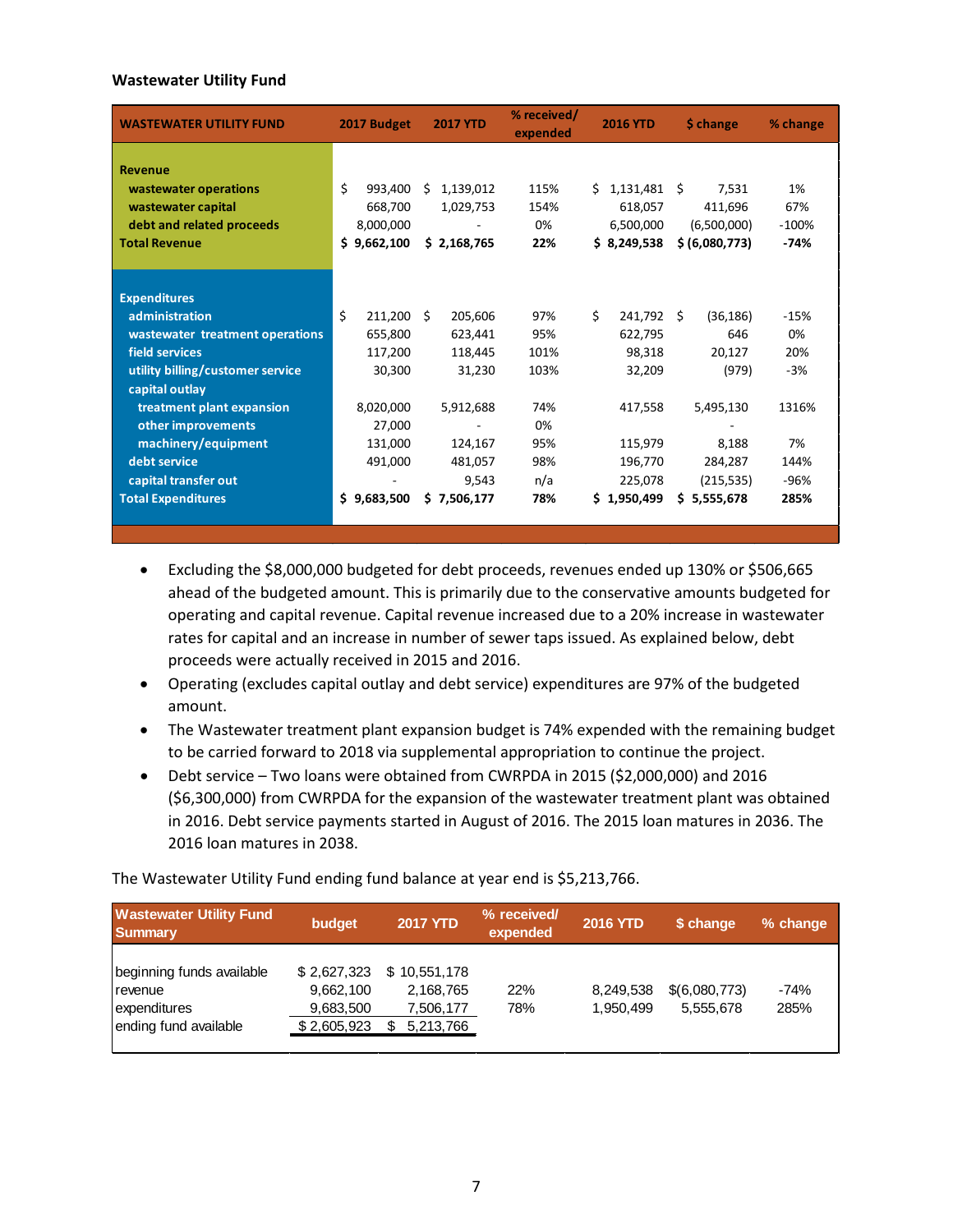# **Grants Fund**

| <b>GRANTS FUND</b>                                                                                     | 2017 Budget    |                                              | <b>2017 YTD</b> |                                            | % received/<br>expended           | <b>2016 YTD</b> |                                            | \$ change     |                                                   | % change                                    |
|--------------------------------------------------------------------------------------------------------|----------------|----------------------------------------------|-----------------|--------------------------------------------|-----------------------------------|-----------------|--------------------------------------------|---------------|---------------------------------------------------|---------------------------------------------|
| <b>VALE</b><br>grant revenue<br>transfer from General Fund<br>other revenue<br>revenue<br>expenditures | \$<br>\$<br>\$ | 83,200<br>7,500<br>3,600<br>94,300<br>94,300 | Ŝ.<br>\$.<br>\$ | 83,215<br>7,950<br>505<br>91,670<br>91,670 | 100%<br>106%<br>14%<br>97%<br>97% | \$<br>\$<br>\$  | 101,902<br>225<br>71<br>102,198<br>102,198 | Ŝ.<br>S<br>\$ | (18,687)<br>7,725<br>434<br>(10, 528)<br>(10,528) | $-18%$<br>3433%<br>611%<br>$-10%$<br>$-10%$ |
| <b>Other Grants</b><br><b>Police OT grant revenue</b><br><b>Police OT expenditures</b>                 | \$<br>\$       | 23,000<br>23,000                             | S<br>Ś          | 20,449<br>20,449                           | 89%<br>89%                        | \$<br>\$        | 1,267<br>1,267                             | S<br>S        | 19,182<br>19,182                                  | 1514%<br>1514%                              |

• VALE grant revenue – The VALE board did not award grant funding for the part-time position in 2017 resulting in an 18% decrease from 2016.

# **Debt Service Fund**

| <b>DEBT SERVICE FUND</b>                                                                   | 2017 Budget        | <b>2017 YTD</b>    | % received/<br>expended |    | <b>2016 YTD</b>    |   | \$ change         | % change     |
|--------------------------------------------------------------------------------------------|--------------------|--------------------|-------------------------|----|--------------------|---|-------------------|--------------|
| Drainage<br>revenue<br>expenditures<br>Note: 1998 Limited tax GO bonds,<br>Imature in 2017 | 148,700<br>210,900 | 205,440<br>210,810 | 138%<br>100%            | \$ | 202,380<br>249,310 | S | 3,060<br>(38,500) | 2%<br>$-15%$ |

| <b>Drainage Debt Service</b><br><b>Fund Summary</b>                               | budget                                 | <b>2017 YTD</b> |                                        | % received/<br>expended | <b>2016 YTD</b>    | \$ change               | % change     |
|-----------------------------------------------------------------------------------|----------------------------------------|-----------------|----------------------------------------|-------------------------|--------------------|-------------------------|--------------|
| beginning fund balance<br><b>I</b> revenue<br>expenditures<br>ending fund balance | 80.305<br>148.700<br>210,900<br>18,105 |                 | 80.305<br>205,440<br>210,810<br>74,935 | 138%<br>100%            | 202.380<br>249.310 | \$<br>3.060<br>(38,500) | 2%<br>$-15%$ |